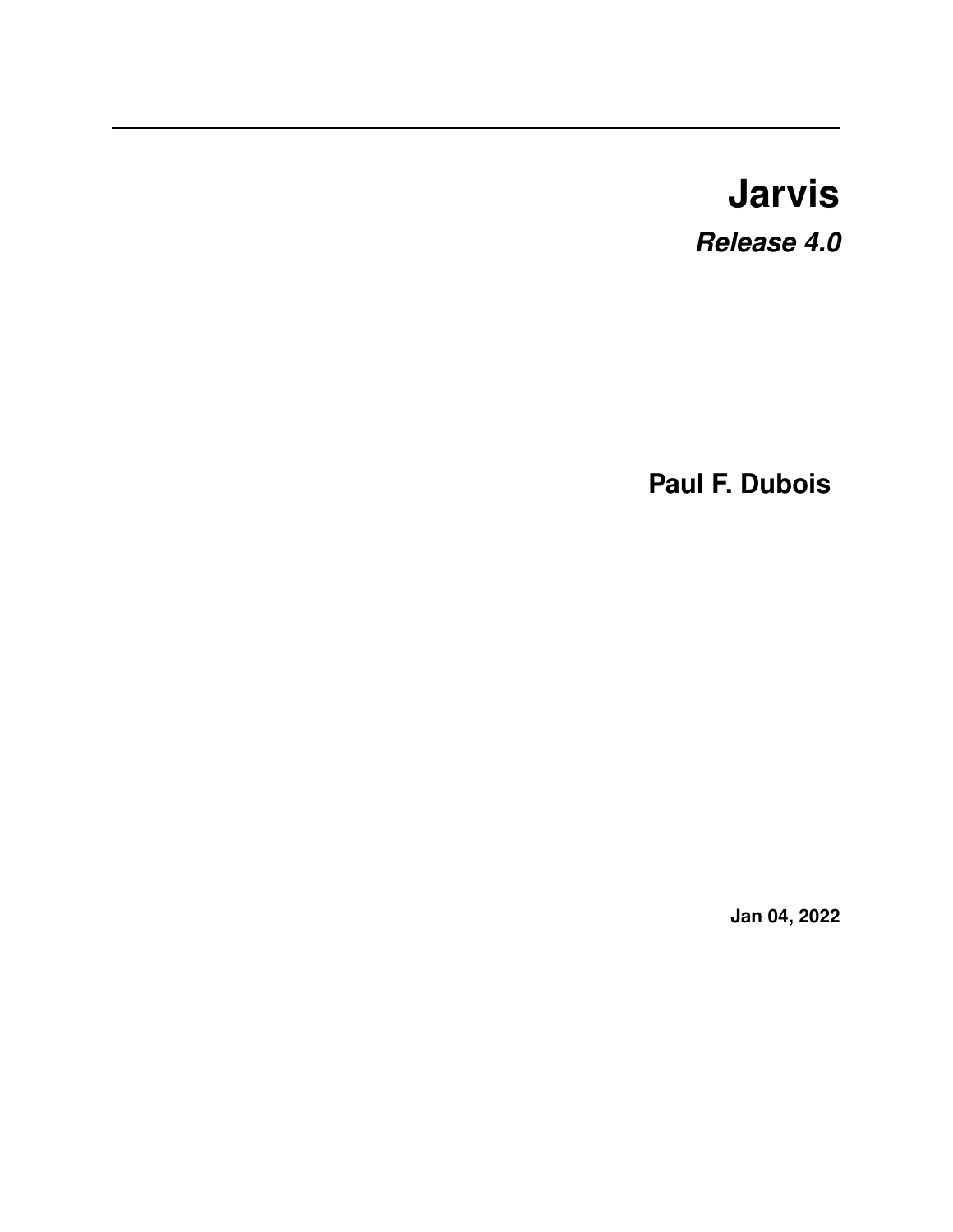## **CONTENTS**

| 1              |                                               | <b>Executive Summary</b>                                                                                    | 1              |
|----------------|-----------------------------------------------|-------------------------------------------------------------------------------------------------------------|----------------|
| $\overline{2}$ | $\overline{2}$<br><b>Offensive Agreements</b> |                                                                                                             |                |
|                | 2.1                                           |                                                                                                             | $\overline{2}$ |
|                | 2.2                                           |                                                                                                             | $\overline{2}$ |
|                | 2.3                                           |                                                                                                             | $\overline{2}$ |
|                | 2.4                                           |                                                                                                             | $\overline{2}$ |
|                |                                               | 2.4.1                                                                                                       | $\overline{3}$ |
|                |                                               | 2.4.2                                                                                                       | $\overline{3}$ |
|                |                                               | 2.4.3                                                                                                       | $\overline{4}$ |
|                | 2.5                                           |                                                                                                             | $\overline{4}$ |
|                |                                               |                                                                                                             |                |
| 3              |                                               | <b>Defensive Agreements</b>                                                                                 | 5              |
|                | 3.1                                           |                                                                                                             | 5              |
|                | 3.2                                           |                                                                                                             | 5              |
|                | 3.3                                           | When They Overcall $1N \ldots \ldots \ldots \ldots \ldots \ldots \ldots \ldots \ldots \ldots \ldots \ldots$ | 5              |
| 4              | <b>Convention Notes</b><br>6                  |                                                                                                             |                |
|                | 4.1                                           |                                                                                                             | 6              |
|                | 4.2                                           |                                                                                                             | 6              |
|                | 4.3                                           |                                                                                                             | $\overline{7}$ |
|                | 4.4                                           |                                                                                                             | $\overline{7}$ |
|                | 4.5                                           |                                                                                                             | $\overline{7}$ |
|                |                                               | 4.5.1                                                                                                       | 8              |
|                |                                               |                                                                                                             |                |
| 5              |                                               | <b>Leads and Carding</b>                                                                                    | 9              |
|                | 5.1                                           |                                                                                                             | 9              |
|                |                                               | 5.1.1                                                                                                       | 9              |
|                |                                               | 5.1.2                                                                                                       | 9              |
|                | 5.2                                           |                                                                                                             | 9              |
|                |                                               | 5.2.1                                                                                                       | 10             |
|                |                                               | 5.2.2                                                                                                       | 10             |
|                | 5.3                                           |                                                                                                             | 10             |
| 6              |                                               | <b>Change Log</b>                                                                                           | 11             |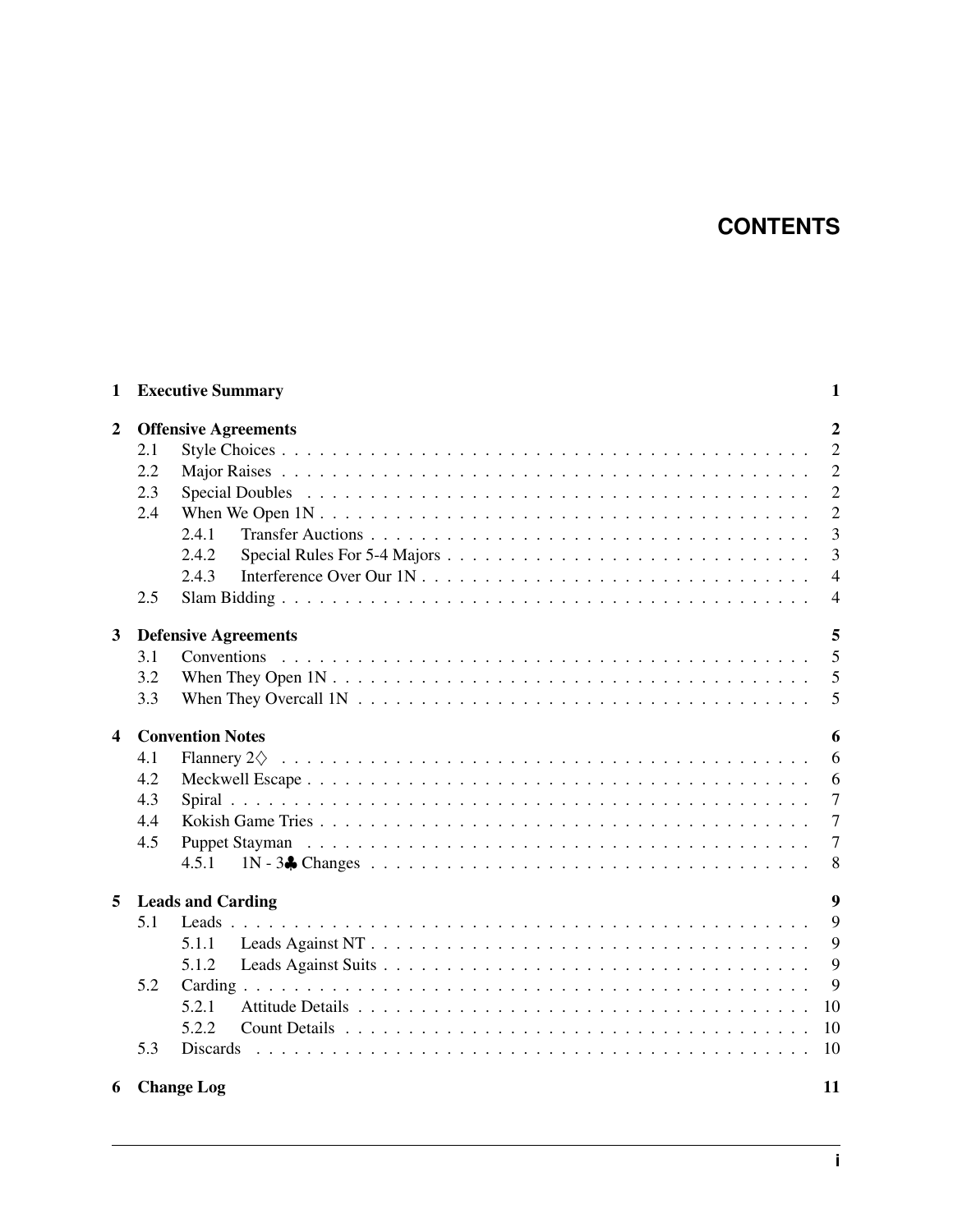[Index](#page-14-0) 2012 12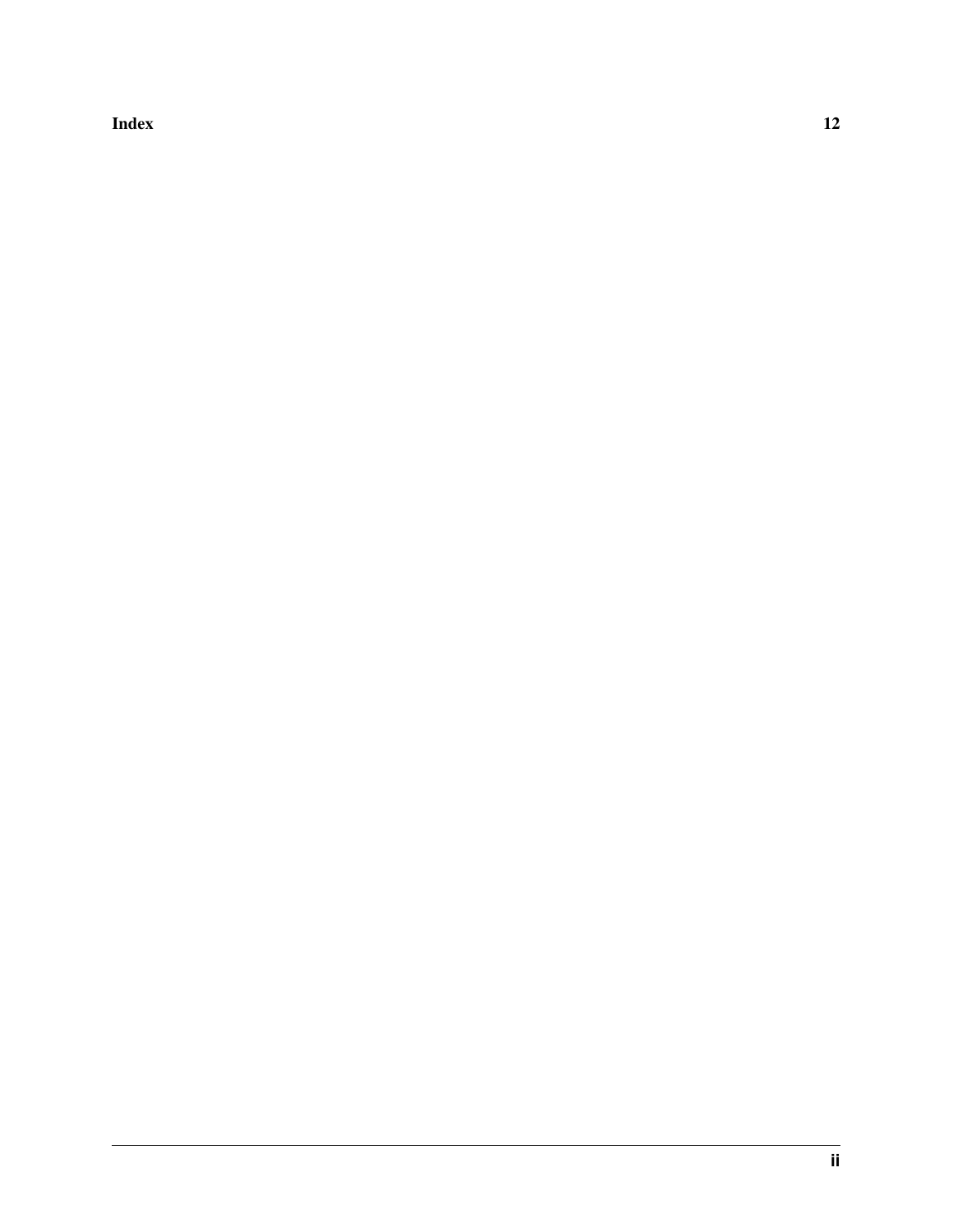## **EXECUTIVE SUMMARY**

- <span id="page-3-0"></span>• Inverted minors; off over interference. On by a passed hand with no interference.
- Takeout doubles to 3♠.
- Flannery 2♢
- 2♡ bust over 2♣ opener
- Direct cuebid (1x) 2x is Top and Another. 2N asks for the other suit.
- Two-Way New Minor Forcing.
- Fourth Suit Forcing to Game.
- Unusual 2N
- Sandwich 1N
- Kokish Game Tries
- Spiral (next step up inquiry after opener raises 1M to 2M).
- Help Suit Game Tries
- General Defense to Two-Suited Bids (Unusual v. Unusual).
- Lebensohl 2N after partner doubles their 2 level preempt.
- Gambling 3N: solid 7 or 8 card minor, no outside A or K.
- Ingberman 2N after opener's reverse to show minimum.
- 4. over 3N is Gerber if no suit has been agreed and at least one hand is still unlimited.
- 3M over their 2M preempt is Western Cue; 4 $\clubsuit$ or 4♢ shows that suit and other major
- 3♢ over their 2♢ preempt is spades and another
- Carding is UDA and otherwise standard.

• Leads are standard; top of nothing from small holdings in unbid suits.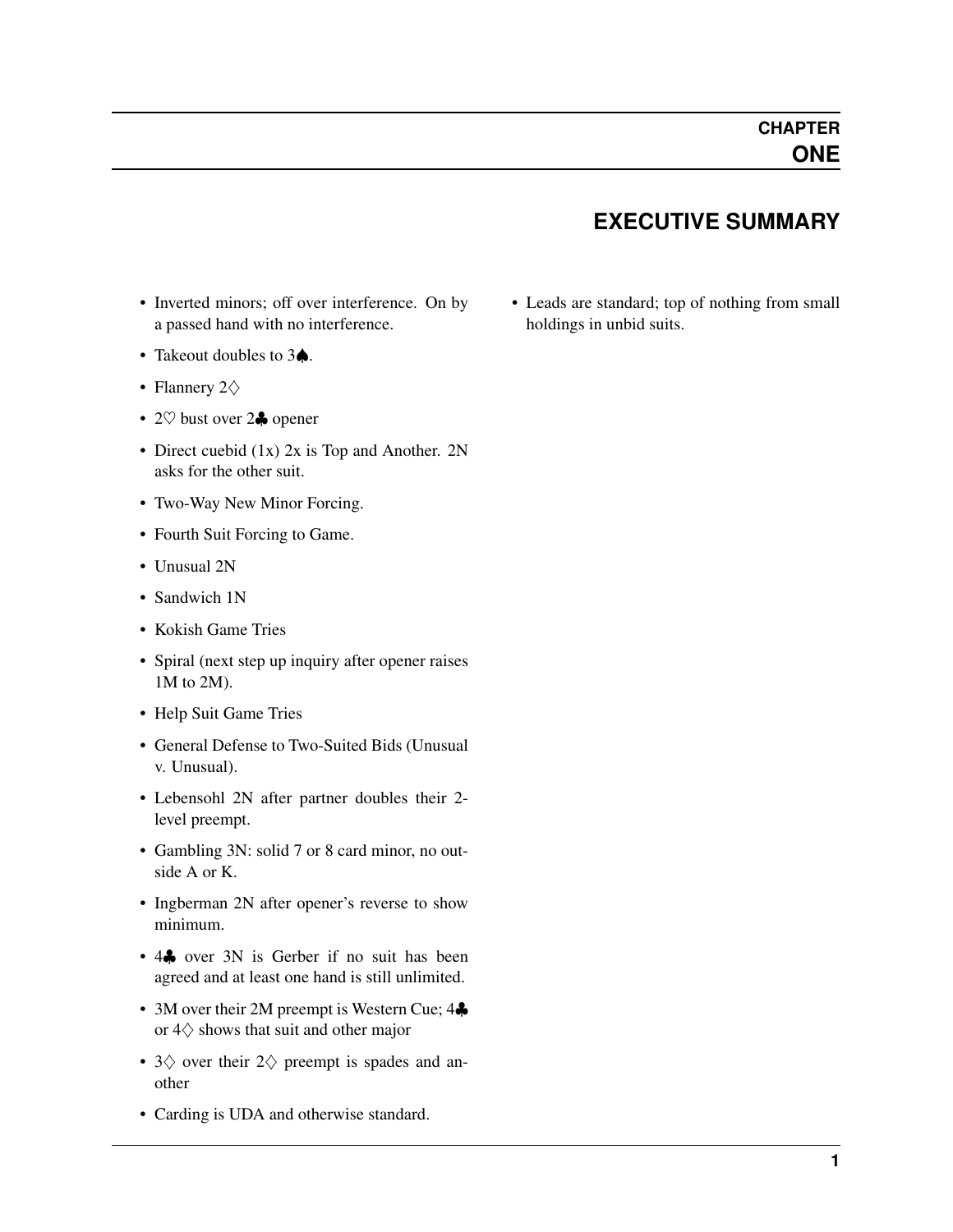### **OFFENSIVE AGREEMENTS**

<span id="page-4-0"></span>An exclamation point shows a bid that must be alerted. The alert text often follows as in "2N!(4 card raise, gf)".

#### <span id="page-4-1"></span>**2.1 Style Choices**

- To avoid potential rebid problems, we sometimes open  $1\diamondsuit$  with four diamonds and five clubs, but in general try to open the longer suit so as to not distort the shape of our hand.
- Preempts are sound vul, light non-vul.
- Two-suited bids are not mini-max style.

## <span id="page-4-2"></span>**2.2 Major Raises**

- Jacoby promises at least 4 trumps. Off by a passed hand.
- Jordan 2 NT after 1M by partner and a TO dbl by LHO shows 3-card support of partner's M suit bid, invitational or better. Off by a passed hand.
- By a passed hand, we use reverse Drury 2. Any reply other than 2M is a full opener. Over interference, Drury is off, and 2♣ is natural.
- We use help suit game tries, and the Spiral convention; see Convention Notes.
- A bid of 3N after agreement on a major suit is an offer to play there, usually based on a flat hand with extra HCP above the minimum needed for game.

#### <span id="page-4-3"></span>**2.3 Special Doubles**

- Negative doubles through  $4\heartsuit$ .
- Support doubles / redoubles through 2♠.
- Responsive doubles / maximal doubles through  $4\heartsuit$ , including when their two suits are different such as  $(1\diamondsuit)$  X  $(1\spadesuit)$  X. (Larry Cohen write-up "Doubles part 2")
- Takeout over preempts through 4♠; (4♠) 4N shows minors.
- Equal-Level Conversion Doubles

A takeout double of a major can lack threecard support in clubs if it has good support for diamonds, usually five cards. If partner responds in clubs, the doubler bids diamonds *without showing extras*. To show extras doubler would have to jump in diamonds.

## <span id="page-4-4"></span>**2.4 When We Open 1N**

State opening 1N as 14+-17 to allow upgrading good 14's.

After opening 1NT:

- 2. Stayman; Does not promise a 4-card major, due to 4-way transfers.
	- $-1N 2\clubsuit$  any Pass shows a weak hand usually  $4=4=4=1$  or  $4=4=5=0$ .
	- $-1N 2\clubsuit 2\heartsuit 2\spadesuit$  (forcing) shows 4 spades. Required with 4-way transfers to show that responder has spades but not hearts. Opener who does not have spades should bid 2N if he would not accept an invite. Anything else is game-forcing.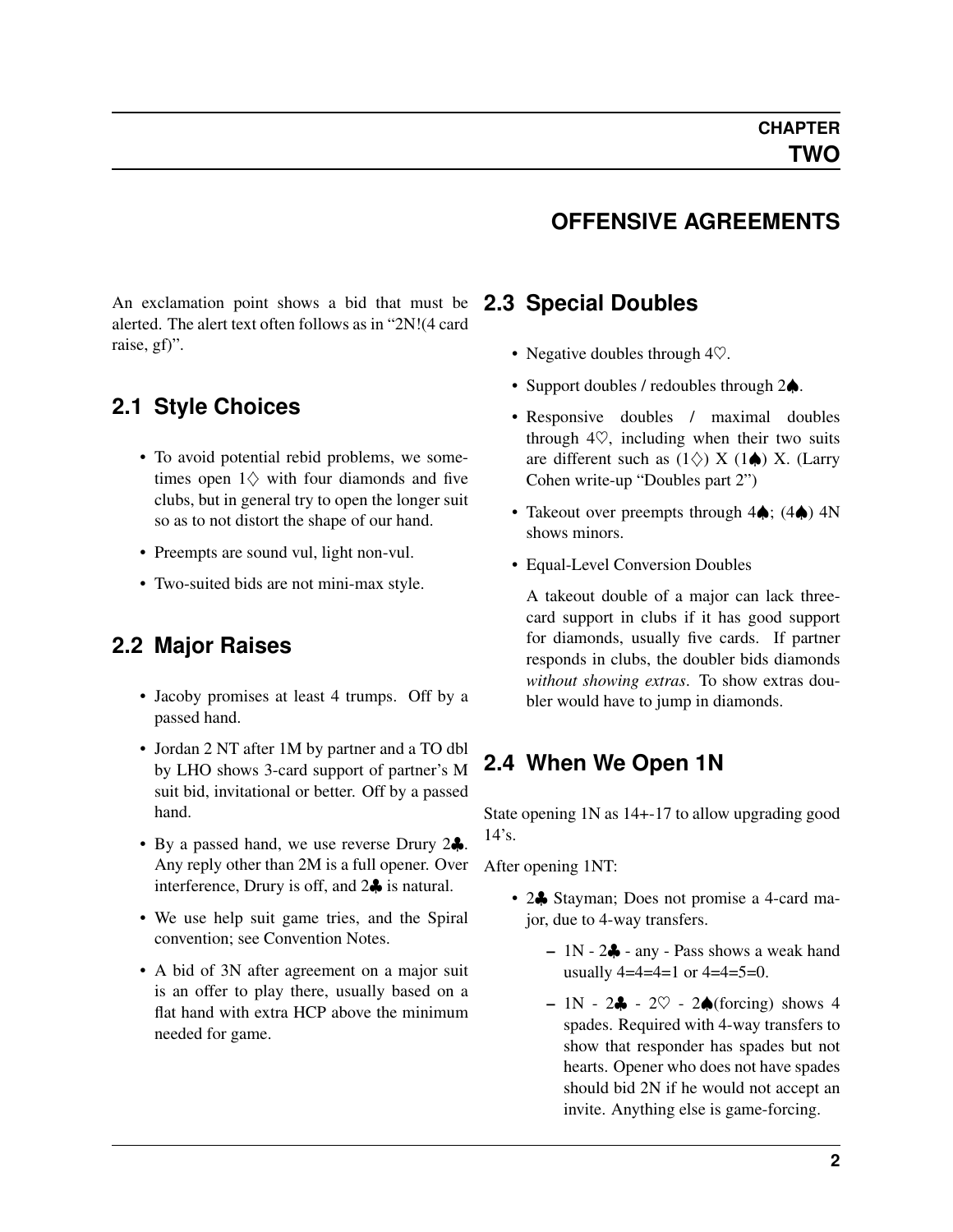- $-1N 2\clubsuit$  any 2N! (may not have a four card major) invitational
- $-1N 2\clubsuit 2\diamondsuit 2\heartsuit$  shows 4-4 in the majors, weak, pass or correct. (Garbage)
- See below for special rules when responder is 5-4 in the majors.
- 2♢! transfer to hearts
- 2 $\heartsuit$ ! transfer to spades
- 2♠! transfer to clubs
- 2N! transfer to diamonds
- 3♣!(5-card major?) requires GF values *and a three-card major*.
	- Opener bids a five-card major if he has one; otherwise 3♢!, denying a five-card major. Next responder who has a fourcard major "puppets" by bidding his *three-card major*; or lacking a four-card major, bids 3N. By this procedure the opener declares any major-suit fit.
- 3♢! shows at least 5-5 in the minors.
- 3 $\heartsuit$ ! shows 5-5 majors, invitational.
- 3♠! shows 5-5 majors, gf.
- 3N is to play.
- 4. is Gerber.
- 4♢/♡ are Texas transfers.
- 4♠ is not defined. (See however Namyats if you ever play that)
- 4N is quantitative invite to 6N.

#### Notes:

- If 4-4 in the majors, invitational+, responder should use ordinary Stayman not 3♣.
- After the minor transfer bids, opener rebids the "in-between" suit to show Qxx or better and suggest 3N. Responder bids his minor suit to decline.
- Transfer to a minor and then bid above 3m other than 3N is a slam try in that minor. Such a bid is a cue bid.
- After  $1N 2\clubsuit 2\diamondsuit$  with slam interest:
	- 4N is quantitative,
	- 4♣ is Gerber, asking for Aces.
- After 1N 2. 2M with slam interest:
	- 3W (the other major) is a power raise. Suit is agreed. Partner should cue bid.
	- $-4$  is RKC in the suit bid. Suit is agreed.
	- 4N is quantitative.

## <span id="page-5-0"></span>**2.4.1 Transfer Auctions**

After a transfer, 4N is quantitative; 4♣ is Gerber (not RKC).

With a six-card major, transfer and bidding game is a mild slam try, since Texas was available with a minimal game-going hand. Cue bid to explore.

In the auction  $1N - (P) - 2T$  (transfer to M), if the 2T bid is doubled for the lead, opener's pass shows two cards in responder's suit M, completing the transfer with 2M shows three-card support, while opener's redouble shows at least five good cards in the transfer-bid suit T.

```
1N - (P) 2T(transf->M) - (X lead-
˓→directing in T)
P - (P) XX
```
requests the transfer again, even though opener only has two cards in the suit M. If responder is weak this is what he will do. Otherwise interest will center on whether the partnership has stoppers in T.

## <span id="page-5-1"></span>**2.4.2 Special Rules For 5-4 Majors**

We have special rules for responding to 1N when 5-4 in the majors.

- With  $5\spadesuit$  and  $4\heartsuit$ :
	- Weak: transfer to the five card suit, spades, and pass.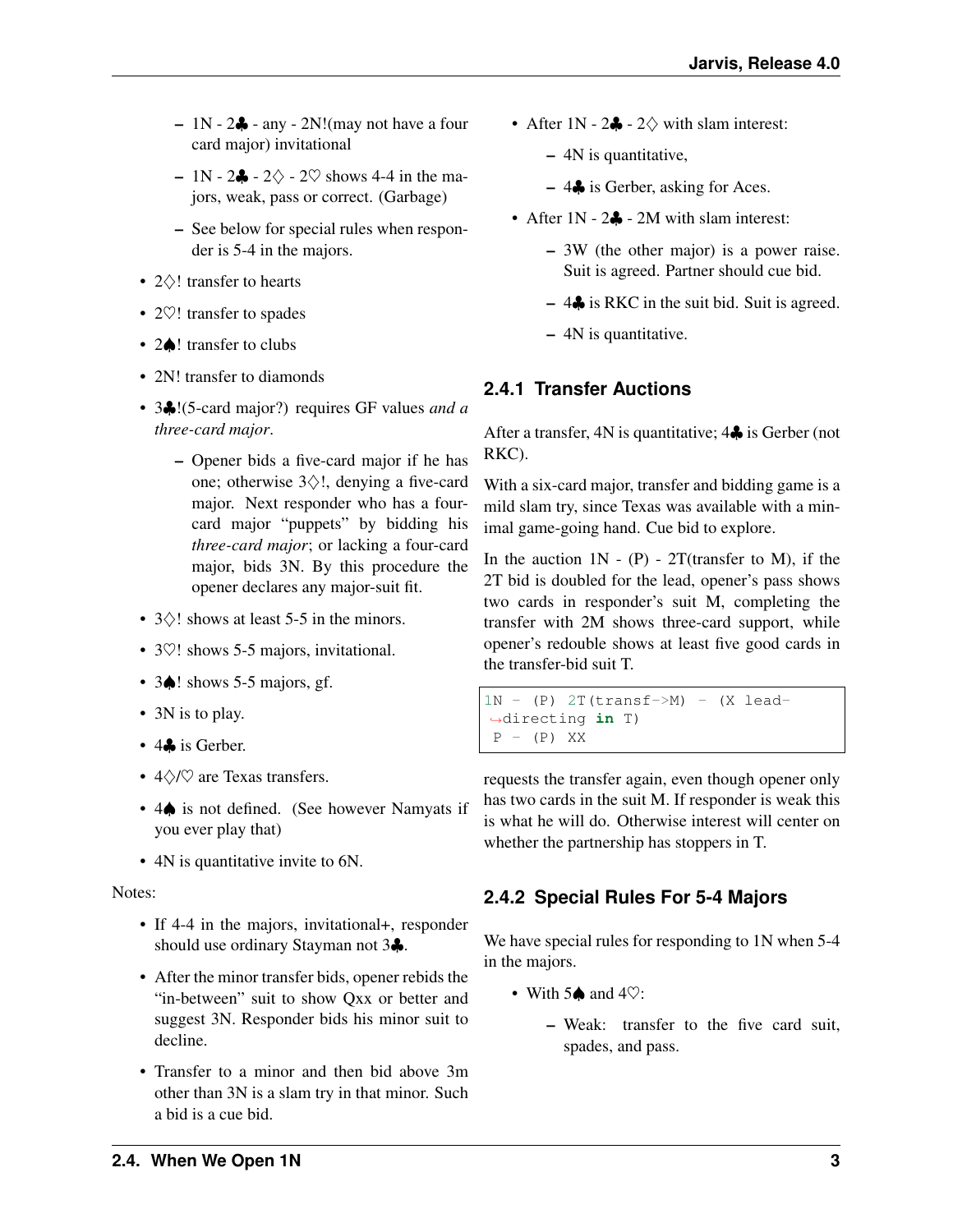- Invitational: 2♣ 2♢ 2♠. (Must use Stayman; transfer to spades and then 3♡ is too high, since it is past 2N)
- Game Forcing: 2♣ then if 2♢, bid 3♡! (Smolen)
- With  $4\spadesuit$  and  $5\heartsuit$ :
	- Weak: transfer to the five card suit, hearts, and pass.
	- Invitational: transfer to hearts and bid 2♠. (Cannot use Stayman as 2♣ - 2♢ - 2♡ is Garbage Stayman already)
	- Game Forcing: 2♣ then if  $2\diamondsuit$ , bid 3♠! (Smolen)

## <span id="page-6-0"></span>**2.4.3 Interference Over Our 1N**

- Meckwell Escape over a penalty double of our 1N.
- Systems on over any artificial bid or double that does not show a definite suit.
- Systems on over a bid showing  $\clubsuit$ s with or without an unknown second suit.
- Lebensohl over a bid that shows  $\Diamond$ s,  $\heartsuit$ s, or  $\spadesuit$ s with or without an unknown second suit. A double of such a bid is penalty-oriented.
- A transfer overcall is treated as if they had bid the suit transferred to.
- If their bid shows two definite suits use the Unusual v. Unusual defense.

## <span id="page-6-1"></span>**2.5 Slam Bidding**

- RKC 1430
- We use Italian cue-bidding (first and second round controls below 4 of trump)
- In response to an RKC action bid of 5N, bid lowest Kings.
- 4. is Gerber over 1N or 2N.

• 4. is Gerber over 3N unless both hands have been limited.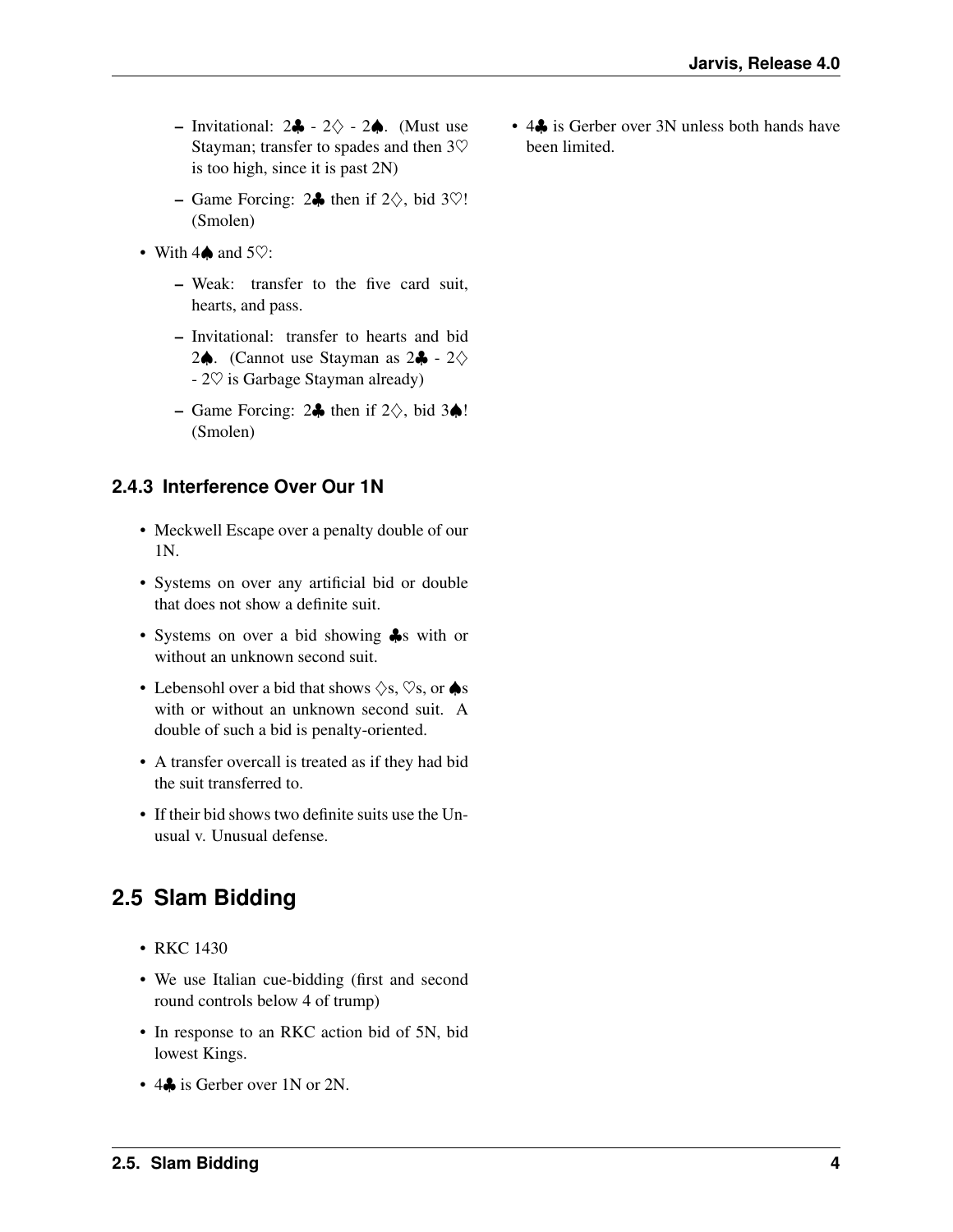## **DEFENSIVE AGREEMENTS**

## <span id="page-7-0"></span>**3.1 Conventions**

- Meckwell over their 1N opener. Details follow.
- A cuebid of their first-bid suit is top and another.
- Unusual 2N:
	- A jump-overcall of 2N shows the lower two unbid suits.
	- 2N over a 2-level preempt is not unusual.
	- 4N as first overcall on our side is unusual, e.g.  $(4\heartsuit)$  4N(minors)
	- When 3N cannot be natural, it is unusual, as in (1 $\heartsuit$ ) P (3 $\heartsuit$ ) 3N. There cannot be enough points for that to be natural.
- Mathe over a strong 14 or 24 (X=Majors, NT=minors). Bidder discretion advised.
- Over their major 2M preempt: 3M is Western Cue. Leaping Michaels: 4m shows that minor and the other major, 5-5.
- Diamonds is different:  $(2\diamond)$  3 $\diamond$ ! is spades and another (version of Michaels)

## <span id="page-7-1"></span>**3.2 When They Open 1N**

Use Meckwell after opponents open a strong or weak 1NT, in either seat. Over a weak NT relax strength and shape requirements some.

After their 1N:

• X shows a minor(5+), or both majors  $(4-4+)$ 

Partner bids 2♣(Relay), then doubler passes, corrects to  $2\diamondsuit$ , or bids  $2\heartsuit$  to show both majors

- 2 Clubs Clubs and a Major (5-4 min)
- 2 Diamonds Diamonds and a Major (5-4 min)
- 2 Hearts shows long hearts  $(5+)$ .
- 2 Spades shows long spades (5+).
- 2NT shows both Minors (5-5 minimum length)

If 6-4 usually treat it as single-suited.

In the auction  $(1N)$  P (P) ? it is usually right to make a Meckwell bid with good shape.

## <span id="page-7-2"></span>**3.3 When They Overcall 1N**

When they directly overcall a suit opener by us with 1N, having a range such as 15-18, then responder must double with any hand containing 9+/10 or more HCP. We will not let them play an hand below 2♠ undoubled.

As a corollary, any bid over the 1N at the two level shows 9 or fewer points.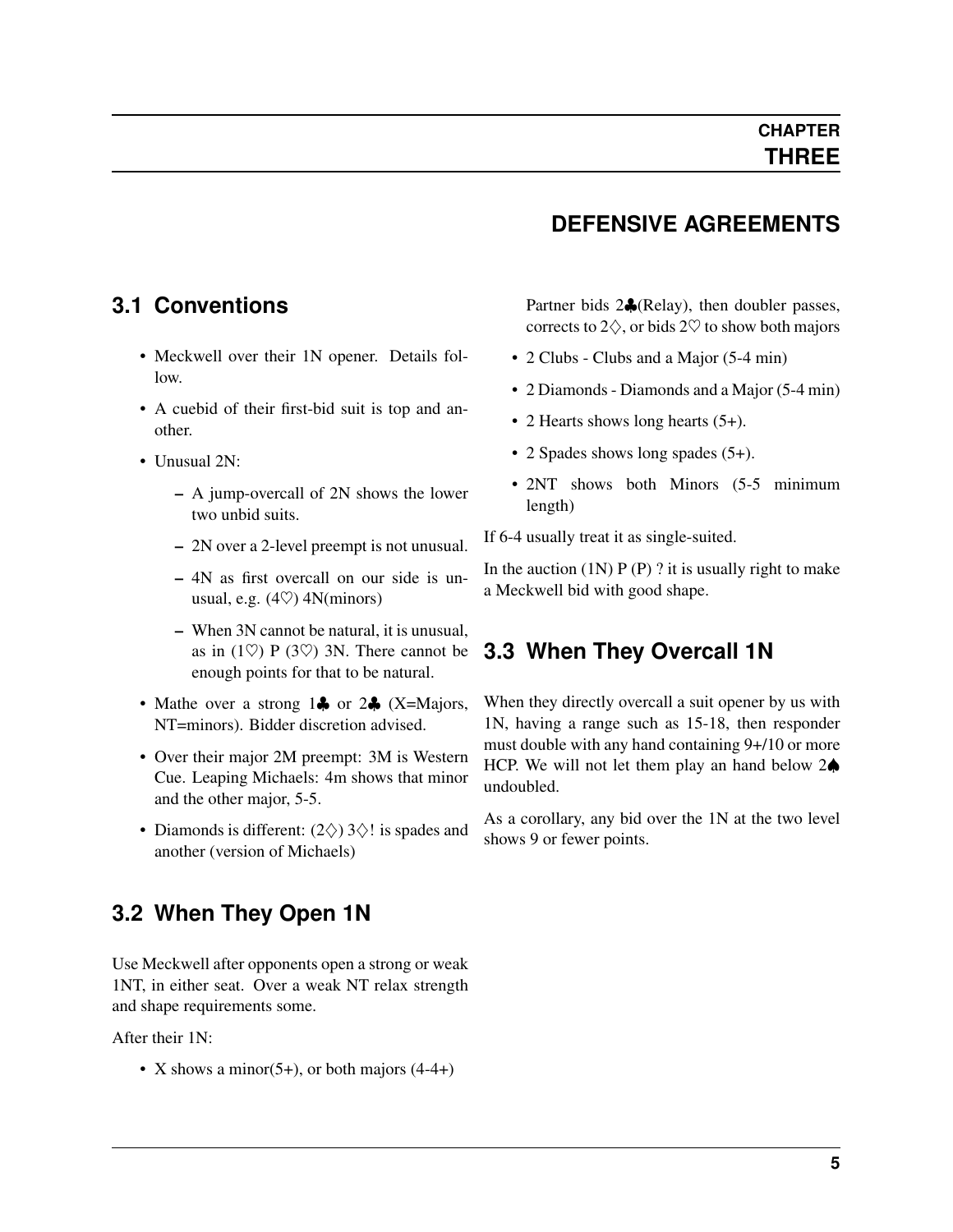## **CONVENTION NOTES**

## <span id="page-8-2"></span><span id="page-8-0"></span>**4.1 Flannery 2**♢

The Flannery  $2\diamondsuit$ !(5 hearts, four spades, 11 to 15 HCP) opener covers a hand with five hearts and four spades and values insufficient to reverse on the second bid. Obviously, you lose the ability to make a weak 2♢ opener.

If you open  $1\heartsuit$  then responder will assume you do not hold four spades, and in particular  $1\heartsuit - 1\spadesuit!$ shows five spades (alert).

The responses are:

- Pass can be made with a six card diamond suit and less than 10 HCP.
- 2 $\heartsuit$  and 2 $\spadesuit$  are to play.
- 3♡ and 3▲ are invitational.
- $4\heartsuit$  and  $4\spadesuit$  are to play.
- 3N is to play.
- 2N! inquires about opener's minor suits. The bid is one-round forcing. Responses are:
	- 3♣ shows a 4=5=1=3 shape.
	- $3\diamond$  shows a 4=5=3=1 shape.
	- $-$  3 $\heartsuit$  shows a 4=5=2=2 shape, minimum.
	- 3♦ shows a 4=5=2=2 shape, maximum.
	- $-$  3N shows a 4=5=2=2 shape, both minors stopped.
	- 4♣ shows a  $4=5=0=4$  shape.
	- $-4$   $\diamond$  shows a 4=5=4=0 shape.

A sequence such as 2♢!-2N!-3♢!-3M would be invitational, not forcing.

There are also these special bids:

- 3. shows at least six clubs, to play.
- 3♢ shows at least six diamonds, invitational
- 4 $\clubsuit$  and 4 $\diamondsuit$  are transfers to 4 $\heartsuit$  and 4 $\spadesuit$  respectively.

These transfers are the power raises, giving responder a chance to start slam bidding. Opener will complete the transfer with a minimum, or bid the intermediate suit with a maximum. These bids are made with slam interest, with responder able to bid RKC with 4N next.

Note that opener's rebid never shows more than 15 HCP, so a rebid that might show more than that indicates great playing strength.

Note: If you open  $1\heartsuit$  then responder will assume you do not hold four spades, and therefore  $1\heartsuit$  - 1 $\spadesuit$ shows five spades. Of course, opener might indeed have a bigger hand with four spades, as in  $1\heartsuit$  - 1N -2♠.

## <span id="page-8-1"></span>**4.2 Meckwell Escape**

Meckwell Escape is used after we open 1 NT and there is a double for penalty by opps. If at any point in what follows, one of the opps bids, then we are off the hook.

After  $1N(X)$ , pretend the doubler is the one who opened 1N and use Meckwell. Pass (alert, forcing) takes the role of the Double showing a minor or both majors, and the now-available redouble shows responder thinks we can make 1N.

Other bids are the same as Meckwell. Our shape requirement may be only 4-4. With 4-3-3-3 shape, re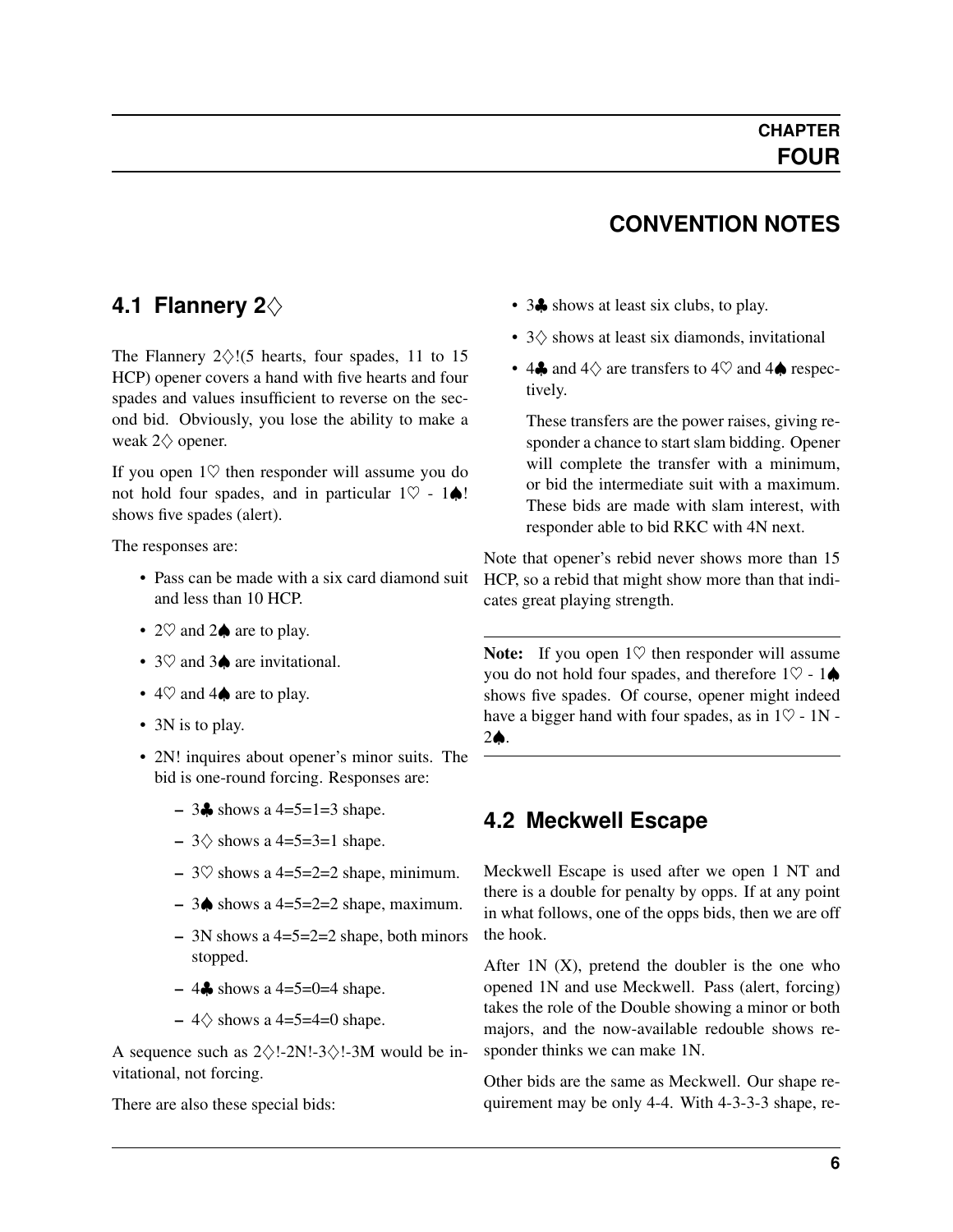<span id="page-9-3"></span>sponder can either treat his four-card suit as a fivecard suit, or he can treat his four-card suit and his best 3-card suit as a two-suiter. In these situations, pray that your opponents elect to introduce a suit of their own.

If it goes 1NT by us, Pass, Pass, Double, then opener should pass. Responder treats the bid as if made in direct seat.

If the double is left in, Responder makes any of the Meckwell bids or passes to sit for the double. If Responder redoubles, it says, partner pick your best suit and we can go up the line if necessary. Best is to hope the opps bid something.

## <span id="page-9-0"></span>**4.3 Spiral**

Spiral applies when we open a minor, the responder bids a major, and the opener raises it. Opener usually has good values in the major and a ruffing value to raise with only three cards.

Spiral is initiated by the bid of the next strain up,  $2\spadesuit$ over hearts, and 2N over spades:

Example:

 $1\diamondsuit$  (P)  $1\heartsuit$  (P) 2♡ (P) 2♠!(Spiral)

The responses are steps, showing opener's 3- or 4 card support and strength:

- 1st step: 3-card support, minimal hand (11/12- **4.5 Puppet Stayman** 15)
- (15/16-21)
- 3rd step: 4-card support, minimal hand
- 4th step: 4-card support, maximal hand

The two 4-card support bids set trump.

## <span id="page-9-1"></span>**4.4 Kokish Game Tries**

After an auction beginning 1M - 2M, Kokish game tries are an alternative to Help Suit Game Tries, combining that with the ability to show shortness instead. The first step up is an inquiry, while other suits show shortness.

After  $1\heartsuit$  -  $2\heartsuit$ :

- 2 $\spadesuit$ ! asks in what suit responder would accept a game try; 2N by responder meaning spades. Responder just bids  $3\heartsuit$  if there isn't one.
- 3 $\clubsuit$ ! / 3 $\diamond$ ! / 2N!(spades) is a game try that shows shortness.
- $3\heartsuit$  is a game try needing trump honors.

After  $1\spadesuit$  -  $2\spadesuit$ , the idea is the same:

- 2N! asks in what suit responder would accept a game try.
- 3 $\clubsuit$ ! / 3 $\diamond$ ! / 3 $\heartsuit$ ! is a game try showing shortness.
- 3 $\bullet$  is a game try needing trump honors.

In responding to a bid showing shortness, the responder should judge based on his values and whether or not any of them are wasted opposite the short suit.

Most partnerships also use GT (either HSGT or Kokish) in overcall auctions. Example:

- $1 \diamond 1 \heartsuit P 2 \heartsuit$
- P 3.

<span id="page-9-2"></span>is a Kokish game try short in clubs.

• 2nd step: 3-card support, maximal hand After each of the following openings, a 3. bid is game-forcing Puppet Stayman showing an exactly three-card major:

- Over 2N, or
- Over a 2N rebid after a strong 2. opener, or
- Over 1N (partnership agreement required).

Puppet Stayman is game forcing because, lacking a major, the opener will reply 3N.

Over 2N, bid 3♣!(asking for a four- or five-card major) if you have a 3-card major.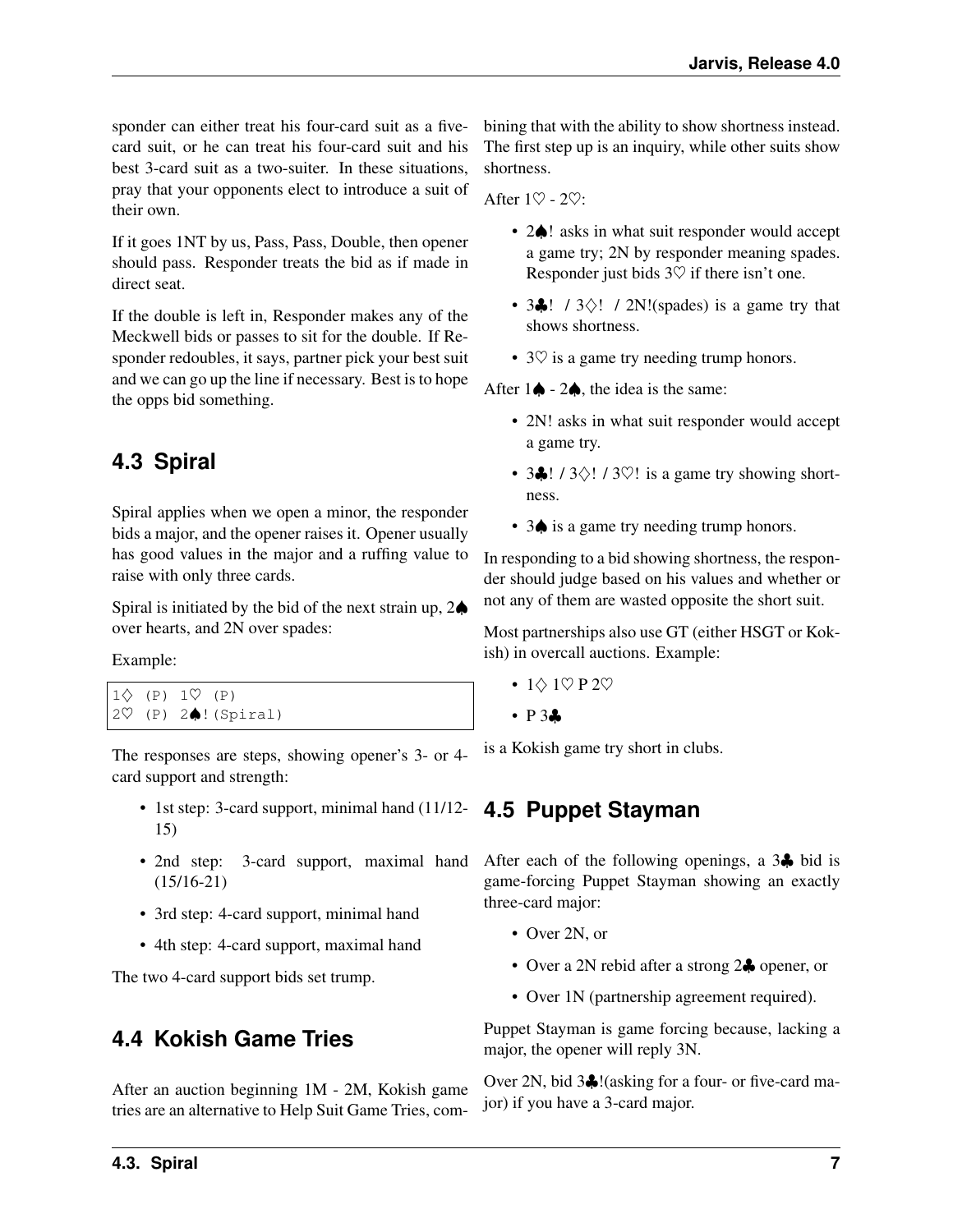With partnership agreement, over 1N, bid 3♣!(asking for a four- or five-card major) when holding a game-forcing hand with a three-card major . If you do not have a 3-card major, but do have one or two four-card majors, bid regular Stayman.

Puppet is a partnership agreement in each case, although if you do it over 2N you should also do it after a 2N rebid over a 2♣ opener.

Note that use of  $1N - 3\clubsuit$  as Puppet Stayman is not common, so be sure to have a firm agreement and alert it. If you ask a casual partner, "Are we playing Puppet?", without discussion, the answer refers to the 2N and 2N after 2♣ cases only.

The 3♣ bid over 2N need not be alerted, but the responses must be alerted.

Responses are:

- 3♢!(Opener has no five card major, has one or more 4 card majors)
	- $-3\degree$ ! Responder has four SPADES <major you do NOT have!
	- 3♠! Responder has four HEARTS <– major you do NOT have!
	- 3N! Responder does not have a four card major
	- $-4$ ♢! Responder has two 4 card majors. Opener has choice of games.
- 3M! (Opener has this five card major)
	- Responder normally chooses between 3N or 4M.
	- Responder with slam interest and 3+ card fit in M can bid the other major as a power raise of M. It can't be natural.
	- $-4$  ÷ is natural with long clubs.
	- $-4\Diamond$  is natural with long diamonds.
	- 4N is quantitative (M is not agreed as our suit)
	- Suit bids at the five level are splinters.
	- A special thanks to Marty Bergen for helping with this section.

• 3N!(Opener has no four or five card majors)

The name "Puppet" comes from the  $3\heartsuit$  and  $3\spadesuit$  rebids after a  $3\diamondsuit$  response, in which the responder bids the major he DOESN'T have, so that the strong hand becomes the declarer. He's pulling the opener's strings.

#### <span id="page-10-0"></span>**4.5.1 1N - 3**♣ **Changes**

Opener's reply to the  $1N - 3$  "Puppet" is to bid 3N directly if he has no four-card or five-card major, changing 3♢! to mean, "does not have a fivecard major". Over 3♢!, responder who only had a 3-card major but not a four-card major bids 3N and whether or not opener has a four-card major remains unknown. This sequence does not work over 2N bids.

If opener shows a five-card major, bidding the other major is a power raise.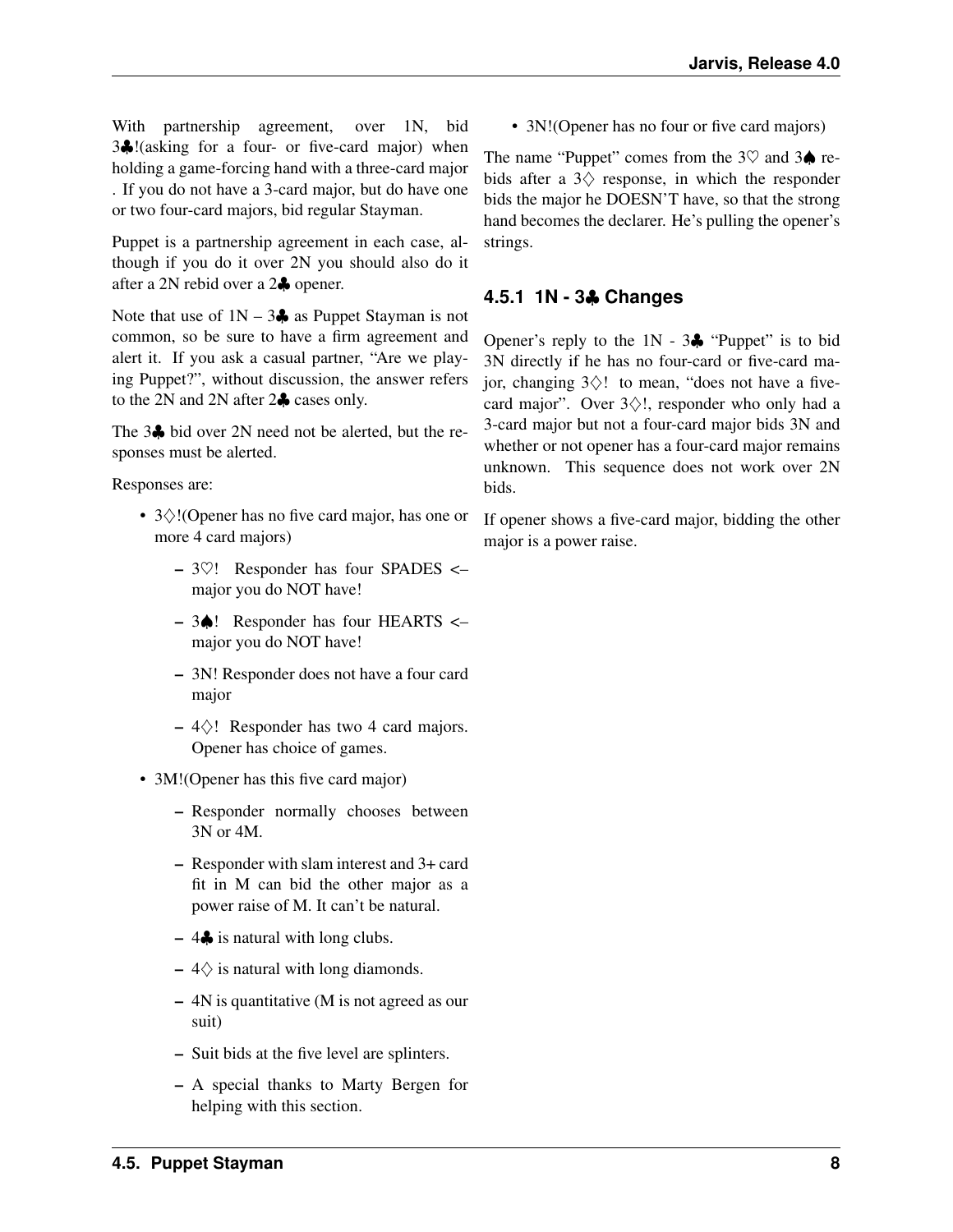#### <span id="page-11-0"></span>These are guidelines that may have to give way to circumstances. The 10 is an honor, the 9 is not.

## <span id="page-11-1"></span>**5.1 Leads**

From holdings that do not contain an honor, against suits or NT:

- If we have bid and raised the suit, lead top of nothing, bottom of something.
- From three small:
	- In a suit partner has bid and you supported, lead high.
	- In a suit partner bid and you have not supported lead low (count).
	- In an unbid suit, lead top of nothing.
- Otherwise lead count: high from 2, secondhighest from 4, low from 5.

Note that leads below the King always deny the card above with the exception of the lead of the Q from KQT9(x) against notrump.

#### <span id="page-11-2"></span>**5.1.1 Leads Against NT**

Standard leads as on the convention card:

- Against NT, honor sequence leads show three in the sequence such as QJT, or a defective honor sequence such as QJ9. Lead Q from QJ95 but 5 from QJ85.
- The lead of an Ace shows four honors, asks partner to unblock an honor if holding one; otherwise give count.
- **LEADS AND CARDING**
- Lead the King from KQJ, AKJx or KQJx. Lead the King from 3 cards KQx or AKx.
- Lead the Queen from QJT, AQJx, or KQT9. Partner drops the J if he has it.
- The lead of a Jack is from JT9, or AJT9.

#### <span id="page-11-3"></span>**5.1.2 Leads Against Suits**

Standard leads as on the convention card:

- Fourth best from an honor.
- The top of 2 touching honors
- Lead A from  $AKx(x)(x)$  unless:
	- 1. After trick 1
	- 2. Against a contract at the five-level or above.
	- 3. You a leading a suit partner has bid (whether or not you supported)
	- 4. You are leading a suit you have bid and partner has supported

In those cases, lead the King.

- Lead K from KQx, AK doubleton, or Kx
- Lead Q from QJx, or Qx
- Lead J from Jtx, KJTx, or Jx
- Lead the Ten from T9x, KT9x, QT9x, or Tx

## <span id="page-11-4"></span>**5.2 Carding**

- Upside-down attitude.
- Standard count.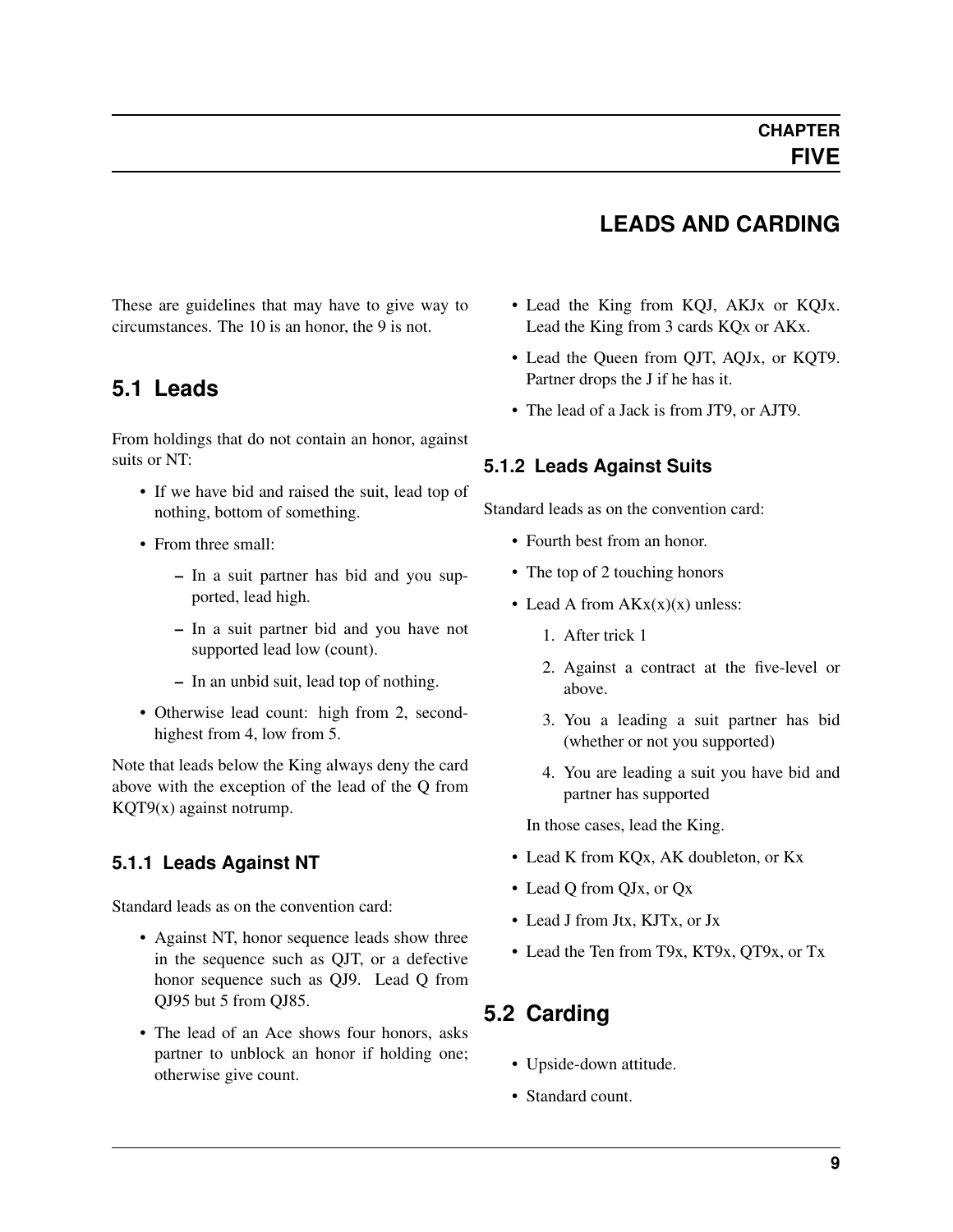- Often suit preference when leading from any situation where it does not matter which card you lead, such as when trying to get a ruff or knocking out declarer's last stopper in NT.
- Suit preference when a switch is obviously going to be necessary.

#### <span id="page-12-0"></span>**5.2.1 Attitude Details**

We give attitude on first leads of a suit by partner, and when first discarding a suit.

- The primary job on a lead is to indicate whether one wants the suit continued or not. For example, partner leads an Ace to a suit contract. With Q753 play the 3 to show the Q – partner, it is safe to play the King next. With 753 play the 7; partner, I don't have third round control. With 73, play the 3, because we have third-round control – if you are willing and able to ruff.
- If it is clear to us and to partner that the suit should not be continued, give suit preference.
- On the lead of a King: \* In a suit contract, give attitude. \* In a NT contract, give count. Unblock a doubleton honor.
- If dummy has an K or Q in the suit but ducks, a positive attitude can show that 3rd hand has kept an honor over it. For example, partner leads 4th best and dummy contains Kxx and Declarer ducks it. Holding A72, play the 2 to show the retained Ace.
- If you had to play third-hand high, your remaining attitude in the suit may still be unknown. When your attitude is unknown your next play is attitude.
- When partner switches and leads a new suit, your signal is attitude in the new suit. There is no signal about the previous suit until you get a chance to discard.

#### <span id="page-12-1"></span>**5.2.2 Count Details**

We give count when Declarer leads a suit, when partner clearly needs the count, and when our current attitude is known. Count is always CURRENT COUNT.

Once you've given count, you can give suit preference. Partner should take care in reading too much into this, as you may not have a preference, or may not have a suitable card.

Against NT, the lead of a K asks partner to give count.

The lead of a Q asks partner to drop the J if they have it or give count.

## <span id="page-12-2"></span>**5.3 Discards**

- No special first discard.
- If discarding from a solid sequence with some length, discard the highest.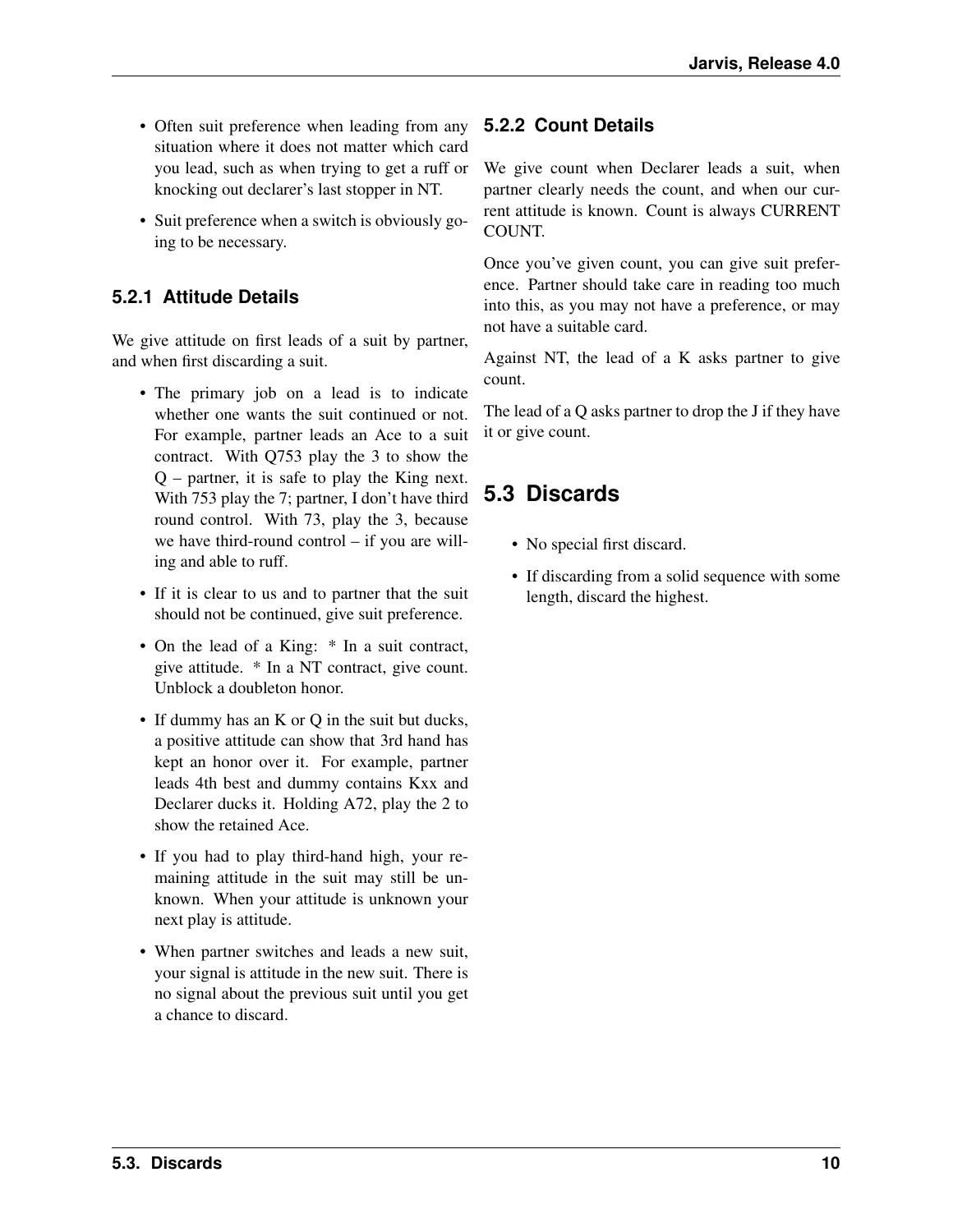## **CHANGE LOG**

- <span id="page-13-0"></span>• Version 3.0 \* Back to Kokish \* Clarify carding; count when a King led against NT.
- Version 2.0
	- Leaping Michals / (2x) 3x
- Version 2.1
	- Help suit game tries not Kokish